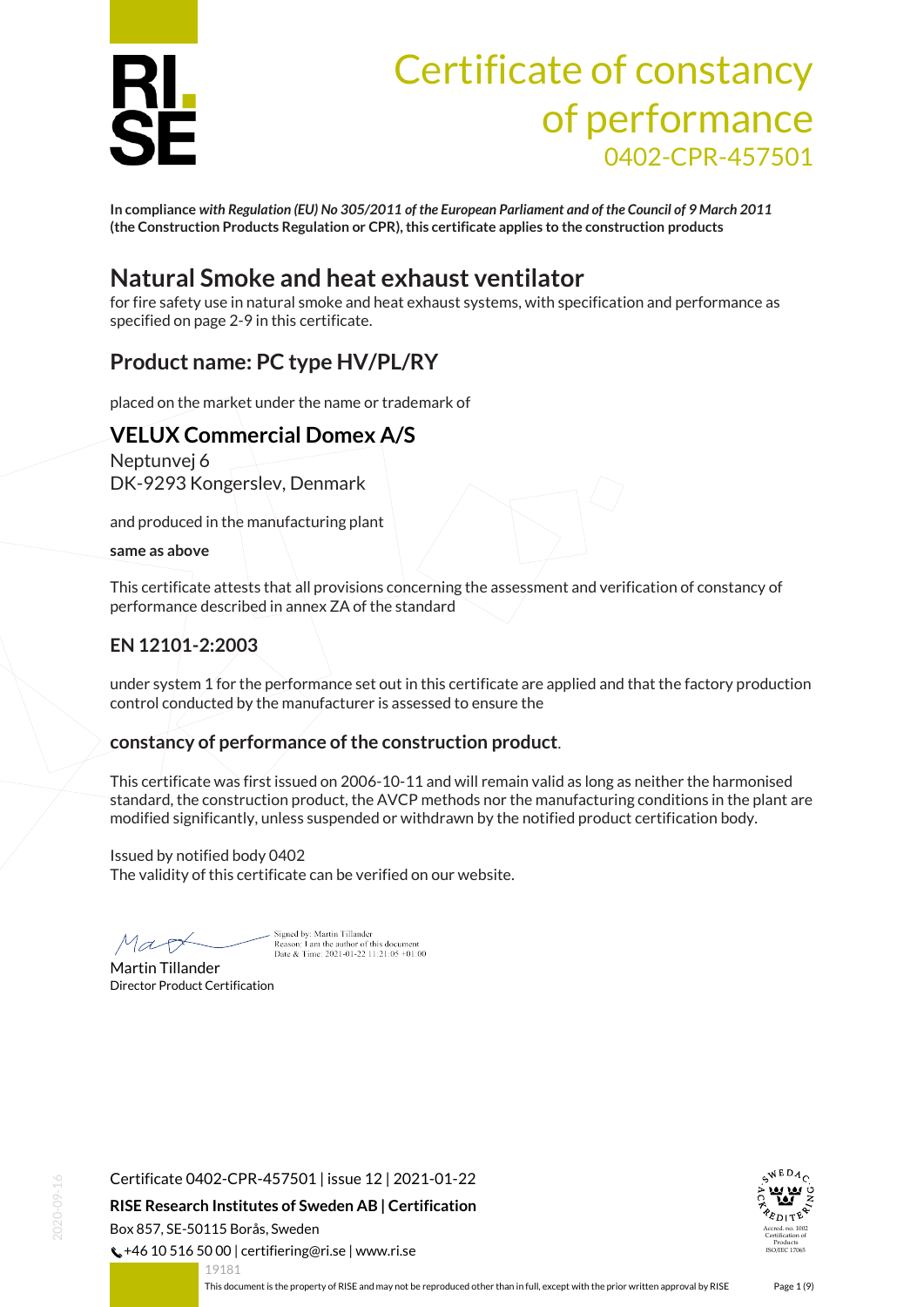

### **Specification**

Dual purpose natural smoke and heat exhaust ventilator (NSHEV), intended for comfort ventilation as well as smoke and heat exhaust ventilation under fire conditions.

The NSHEV is for roof mounting and is tested with and without side wind. The opening is Type B.

Dome shaped, flat or saddleback shaped flap made of polycarbonate with thickness 10 - 30 mm and a shape with arrow height 0 - 0.5 x W (maximum 600mm). The flap could also in addition have a horizontal sheet of acrylic or polycarbonate under the dome, flat or saddleback shaped polycarbonate, the maximum weight of this horizontal sheet is 7,2 kg/m2. This option is possible together with SA Power single opening mechanism. Frame of wood, thickness ≥ 35 mm, with or without insulation. A single flap with hinges c/c maximum 500 mm.

Length (throat): 800 - 2 400 mm Width (throat): 800 - 1 200 mm Frame height (above roof): 300 - 600 mm Opening angle (fire opening): 160˚ Opening angle (comfort opening): 45˚ Opening mechanism: example and the Pneumatic or electrical Opening mechanism, supplier and type: **Pneumatic**

Wintech A/S, type: BDST, cylinder Ø63 mm

**Electrical** Wintech A/S, JM-DC2-LC-REED Wintech A/S, MTJ-01 with an electric linear actuator type JM-DC2-LC3 Actulux A/S, SA Power Single Actulux A/S, Rotary RA 100 (maximum ventilator size 1 000 x 1 000 mm, maximum flap weight 25,2 kg) Actulux A/S, SA Power mini (maximum ventilator size 1 000 x 1 000 mm, maximum flap weight 37 kg)

### **Performance**

|                                                                                                         | <b>SA Power Mini</b> | <b>SA Power single</b> |
|---------------------------------------------------------------------------------------------------------|----------------------|------------------------|
| Aerodynamic free area:                                                                                  | See table 1-6        | See table 1-6*         |
| Reliability:                                                                                            | Re 1000              | Re 50                  |
| Snow load:                                                                                              | <b>SL 800</b>        | <b>SL 800</b>          |
| Low ambient temperature:                                                                                | $T(-15)$             | $T(-15)$               |
| Wind load:                                                                                              | <b>WL 1500</b>       | <b>WL 1500</b>         |
| Resistance to heat:                                                                                     | <b>B</b> 300         | <b>B</b> 300           |
| *Note: With a horizontal acrylic or polycarbonate sheet the Cv-values from table 3 and 4 shall be used. |                      |                        |

|                          | Rotary RA 100        | BDST, JM-DC2-LC-REED, MTJ-01 |
|--------------------------|----------------------|------------------------------|
| Aerodynamic free area:   | See table 1-6        | See table 1-6                |
| Reliability:             | Re 500               | Re 50                        |
| Snow load:               | SL 720               | SL 720                       |
| Low ambient temperature: | $T(-05)$ (1,25A/48V) | $T(-05)$                     |
|                          | $T(-15)$ (1,5A/48V)  |                              |
| Wind load:               | WL 1500              | <b>WL 1500</b>               |
| Resistance to heat:      | <b>B</b> 300         | <b>B</b> 300                 |

[Certificate 0402-CPR-457501](#page-0-0) | issue 12 | 2021-01-22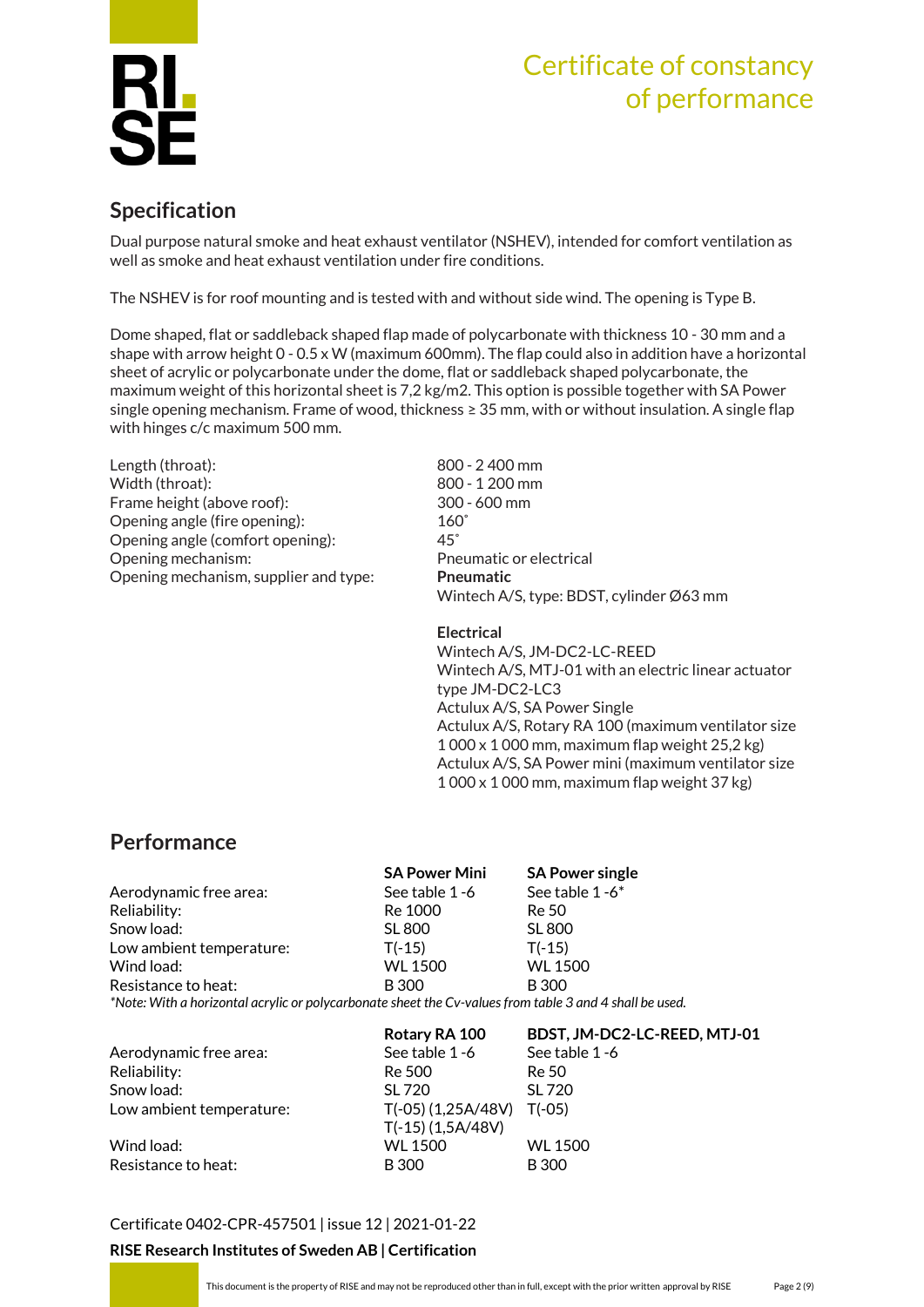

#### **Reaction to fire classification:**

| Wooden frame  | $D-s2, d0$ |
|---------------|------------|
| Polycarbonate | $B-s1.d0$  |
| Acryl         |            |

[Certificate 0402-CPR-457501](#page-0-0) | issue 12 | 2021-01-22 **RISE Research Institutes of Sweden AB | Certification**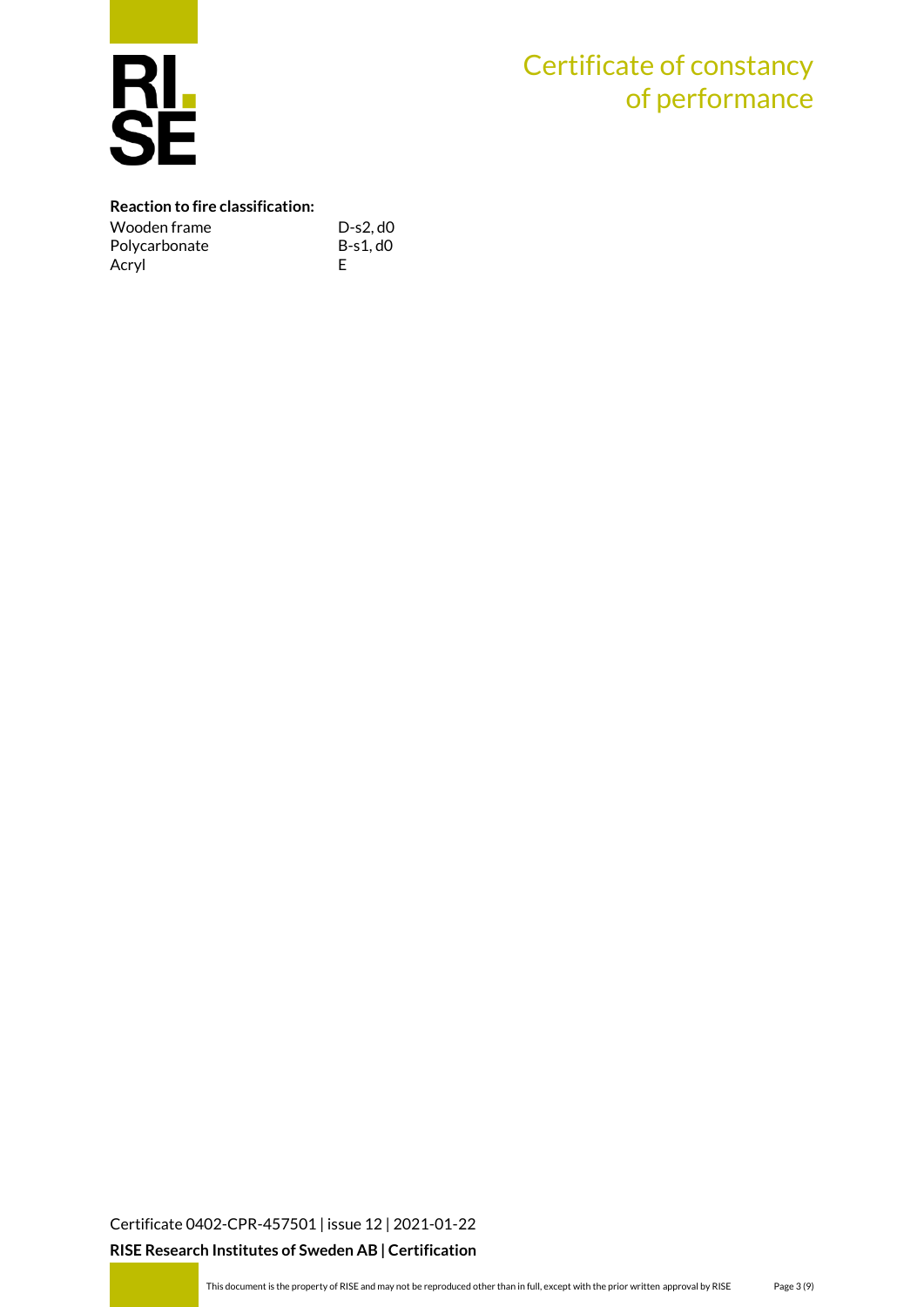$cv$ [-]  $0,65$ 

0,64

 $0,62$ 

 $0,61$ 

 $0.60$ 

0.59

0.58

0,56

0,55  $0,54$ 

 $0,52$ 

0,51

0,50

 $0,49$ 

 $0,48$ 

 $0,47$ 

 $0,46$ 

 $0,65$ 

 $0,64$ 

 $0,62$ 

 $0,61$ 

0,60

0,58  $0,57$ 

 $0,55$ 

 $0,54$ 

 $0,53$ 

0,54

 $0,51$ 

 $0,50$ 

 $0,49$ 

 $0,48$ 

 $0,47$ 

 $0,46$ 

Aa (m<sup>2</sup>)

 $0.57$ 

 $0,63$ 

 $0,68$ 

 $0,74$ 

 $0.79$ 

 $0.84$ 

0,89

0,93 0,96

 $1,00$ 

 $1,04$ 

 $1,07$ 

1,10

 $1, 14$ 

 $1,17$ 

 $1,20$ 

 $1,23$ 

 $0,63$ 

 $0,69$ 

 $0,75$ 

 $0,81$ 

 $0,65$  $0,91$ 

 $0,95$ 

0,99

 $1,04$ 

1,08

 $1,17$ 

 $1,15$ 

1,19

 $1,22$ 

 $1,26$ 

1,29

 $1,32$ 

Table 1

| Longth (m) | Width (m) | $Cv$ [] | Aa (m <sup>2</sup> ] | Length (m)   | Width (m)       |
|------------|-----------|---------|----------------------|--------------|-----------------|
| 0,80       | 0,80      | 0,65    | 0.42                 | 0,80         | 1,10            |
| 0,00       | 0,80      | 0,63    | 0,45                 | 0,90         | 1,10            |
| 1,00       | 0,80      | 0,62    | 0,49                 | 1,00         | 1,10            |
| 1,10       | 0,80      | 0,60    | 0,53                 | 1,10         | 1,10            |
| 1,20       | 0,80      | 0,59    | 0,58                 | 1.20         | 1,10            |
| 1,30       | 0,80      | 0,57    | 0,59                 | 1.30         | 1.10            |
| 1,40       | 0,80      | 0,56    | 0,62                 | 1,40         | 1, 10           |
| 1,50       | 0,80      | 0,54    | 0,65                 | 1,50         | 1,10            |
| 1,60       | 0,60      | 0,53    | 0,68.                | 1,60         | 1,10            |
| 1,70       | 0,80      | 0,52    | 0,71                 | 1,70         | 1,10            |
| 1,80       | 0,80      | 0,51    | 0,73                 | 1,80         | 1,10            |
| 1,90       | 0,80      | 0,50    | 0,75                 | 1,90         | 1, 10           |
| 2,00       | 0,60      | 0,48    | 0,78                 | 2,00         | 1,10            |
| 2,10       | 0,80      | 0,47    | 0,80                 | 2,10         | 1, 10           |
| 2,20       | 0,80      | 0,51    | 0,89                 | 2,20         | 1,10            |
| 2,30       | 0,80      | 0,50    | 0,92                 | 2,30         | 1, 10           |
| 2,40       | 0,80      | 0,49    | 0,93                 | 2,40         | 1,10            |
| 0,80       | 0, 90     | 0,65    | 0,47                 | 0,00         | 1,20            |
| 0,00       | 0,50.     | 0,63    | 0,51                 | 0,90         | 1,20            |
| 1,00       | 0, 90     | 0,62    | 0,56                 |              | 1,20            |
| 1,10       | 0,90      | 0,60    | 0,60                 | 1,00         | 1,20            |
| 1,20       | 0,90      | 0,59    | 0,64                 | 1,10         | 1,20            |
| 1,30       | 0, 50     | 0,58    | 0,68                 | 1,20         |                 |
| 1,40       | 0,50      | 0,60    | 0,76                 | 1,30<br>1,40 | 1,20            |
| 1,50       | 0,50      | 0,55    | 0,75                 |              | 1,20            |
| 1,60       | 0,90      | 0,54    | 0,78                 | 1,50         | 1,20            |
| 1,70       | 0,50      | 0,53    | 0,81                 | 1,60         | 1,20            |
| 1,80       | 0,90      | 0,52    | 0,84                 | 1,70         | 1,20            |
| 1,90       | 0,90      | 0,51    | 0,87                 | 1,80         | 1,20            |
| 2,00       | 0,50      | 0,50    | 0,90                 | 1,90         | 1,20            |
| 2,10       | 0,90      | 0,51    | 0,96                 | 2,00         | 1,20            |
| 2,20       | 0,90      | 0,50    | 0,99                 | 2,10         | 1,20            |
| 2,30       | 0,50      | 0,49    | 1,01                 | 2,20         | 1,20            |
| 2,40       | 0,50      | 0,48    | 1,03                 | 2,30         | 1,20            |
| 0,80       | 1,00      | 0,65    | 0,52                 | 2,40         | 1,20            |
| 0,90       | 1,00      | 0,63    | 0,57                 |              |                 |
| 1,00       | 1,00      | 0,62    | 0,62                 |              |                 |
| 1,10       | 1,00      | 0,61    | 0,67                 |              |                 |
| 1,20       | 1,00      | 0,59    | 0,71                 |              |                 |
| 1,30       | 1,00      | 0,58    | 0,76                 |              |                 |
| 1,40       | 1,00      | 0,57    | 0,80                 |              |                 |
| 1,50       | 1,00      | 0,56    | 0,84                 |              |                 |
| 1,60       | 1,00      | 0,55    | 0,88                 |              |                 |
| 1,70       | 1,00      | 0,54    | 0,92                 |              |                 |
| 1,80       | 1,00      | 0,53    | 0.95                 |              | Dome shaped c   |
| 1,90       | 1,00      | 0,52    | 0,99                 |              |                 |
| 2,00       | 1,00.     | 0, 31   | 1,02                 |              | Frame height 30 |
| 2,10       | 1,00      | 0,50    | 1,05                 |              |                 |
| 2,20       | 1,00      | 0,49    | 1,08                 |              |                 |
| 2,30       | 1,00      | 0,48    | 1,10                 |              |                 |
| 2,40       | 1,00      | 0,47    | 1, 13                |              |                 |

over, PC  $00 \text{ mm}$ 

[Certificate 0402-CPR-457501](#page-0-0) | issue 12 | 2021-01-22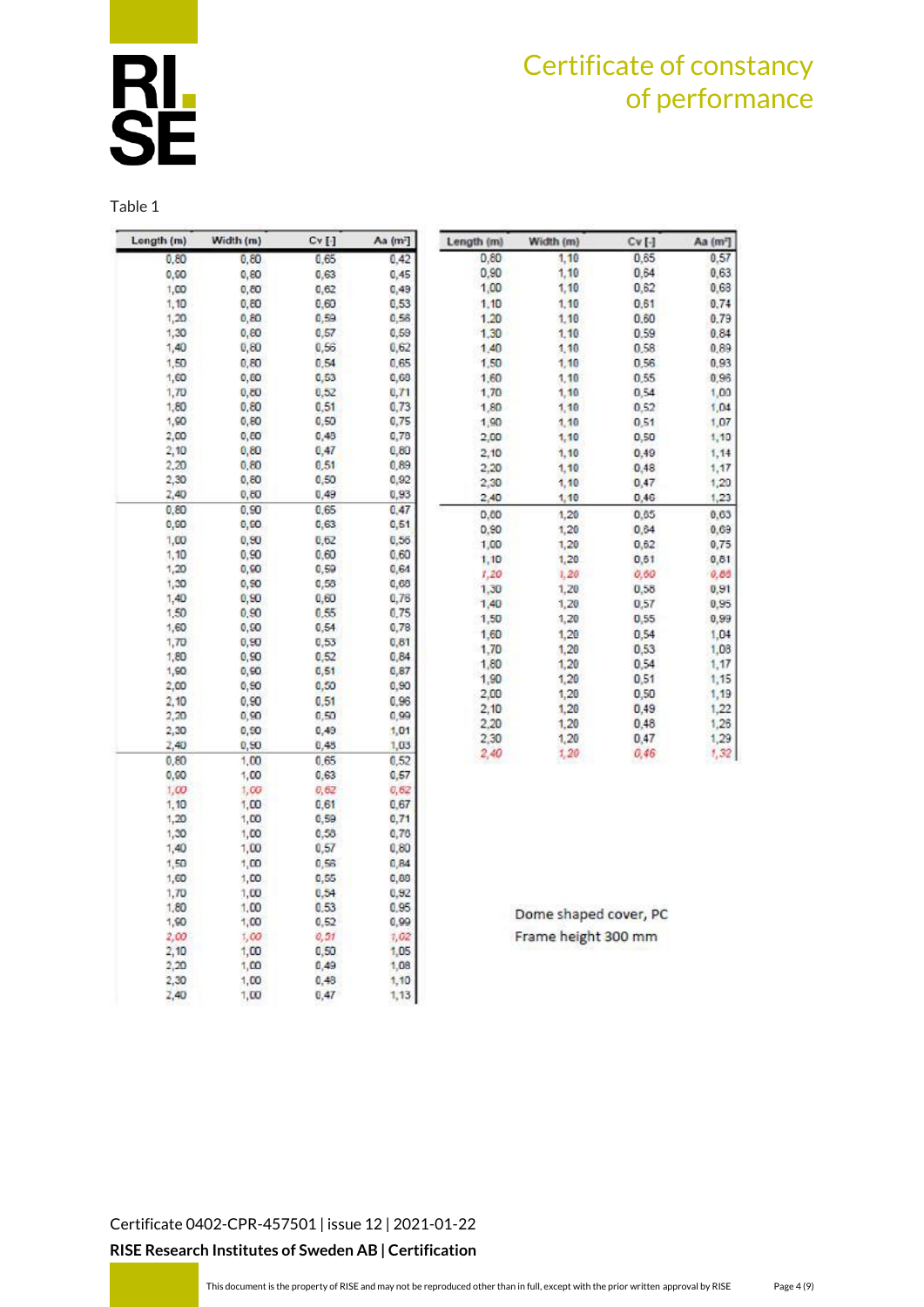

Table 2

| 0,53<br>0,80<br>0.80<br>0,83<br>0.90<br>0.80<br>0.82<br>0,59<br>1,00<br>0.80<br>0,81<br>0,65<br>1,10<br>0.80<br>0,80<br>0,70<br>1,20<br>0.80<br>0,79<br>0,76<br>1,30<br>0.80<br>0,78<br>0,81<br>1,40<br>0.80<br>0,78<br>0,87<br>1,50<br>0,92<br>0.80<br>0,77<br>1,60<br>0.80<br>0,76<br>0,98<br>1,70<br>0.80<br>0,76<br>1,03<br>0.00<br>0,75<br>1,00<br>1,09<br>1.90<br>0.80<br>0.75<br>1,14<br>2,00<br>0.80<br>0,74<br>1,19<br>2,10<br>0.80<br>0,74<br>1,24<br>2,20<br>0,77<br>1,35<br>0,80<br>2,30<br>0,80<br>0,76<br>1,41<br>0.80<br>2.40<br>0.76<br>1,46<br>0,82<br>0.59<br>0.80<br>0,90<br>0,90<br>0,90<br>0,81<br>0.66<br>1.00<br>0.90<br>0.80<br>0.72<br>0.78<br>1,10<br>0,90<br>0,79<br>1,20<br>0,90<br>0.78<br>0.84<br>1,30<br>0,90<br>0,77<br>0.90<br>0,79<br>1,40<br>$_{0.90}$<br>1.00<br>1,50<br>0,90<br>0,76<br>1,03<br>1,60<br>0,90<br>0,75<br>1.09<br>0,90<br>0.75<br>1.70<br>1.15<br>1,80<br>0,90<br>0,74<br>1,21<br>1,90<br>0,90<br>0,74<br>1,27<br>0,74<br>1,33<br>2,00<br>0,90<br>0,74<br>1,40<br>2.10<br>0,90<br>2.20<br>0,90<br>0.74<br>1.46<br>2.30<br>0.90<br>0,73<br>1.51<br>2.40<br>0,90<br>0,73<br>1,57<br>0.80<br>1,00<br>0,82<br>0.65<br>0,90<br>1,00<br>0,80<br>0,72<br>1,00<br>1.00<br>0,79<br>0.79<br>1,10<br>1,00<br>0,78<br>0,86<br>1.20<br>1.00<br>0.77<br>0.93<br>1,30<br>1,00<br>0,76<br>0,99<br>1,40<br>1,00<br>0,76<br>1,06<br>1,50<br>1,00<br>0,75<br>1.13<br>0.75<br>1.00<br>1,00<br>1.20<br>0.74<br>1.26<br>1.70<br>1.00<br>1,80<br>0,73<br>1.32<br>1,00<br>1,90<br>1,00<br>0,73<br>1,38<br>2.00<br>1.00<br>0,72<br>1,44<br>2,10<br>1,00<br>0,72<br>1,51<br>2.20<br>0.72<br>1.58<br>1,00<br>2,30<br>0,72<br>165<br>1,00<br>2.40<br>1,00<br>0,71<br>1,71 | Length (m) | Width (m) | Cv [-] | Aa (mª) |
|--------------------------------------------------------------------------------------------------------------------------------------------------------------------------------------------------------------------------------------------------------------------------------------------------------------------------------------------------------------------------------------------------------------------------------------------------------------------------------------------------------------------------------------------------------------------------------------------------------------------------------------------------------------------------------------------------------------------------------------------------------------------------------------------------------------------------------------------------------------------------------------------------------------------------------------------------------------------------------------------------------------------------------------------------------------------------------------------------------------------------------------------------------------------------------------------------------------------------------------------------------------------------------------------------------------------------------------------------------------------------------------------------------------------------------------------------------------------------------------------------------------------------------------------------------------------------------------------------------------------------------------------------------------------------------------------------|------------|-----------|--------|---------|
|                                                                                                                                                                                                                                                                                                                                                                                                                                                                                                                                                                                                                                                                                                                                                                                                                                                                                                                                                                                                                                                                                                                                                                                                                                                                                                                                                                                                                                                                                                                                                                                                                                                                                                  |            |           |        |         |
|                                                                                                                                                                                                                                                                                                                                                                                                                                                                                                                                                                                                                                                                                                                                                                                                                                                                                                                                                                                                                                                                                                                                                                                                                                                                                                                                                                                                                                                                                                                                                                                                                                                                                                  |            |           |        |         |
|                                                                                                                                                                                                                                                                                                                                                                                                                                                                                                                                                                                                                                                                                                                                                                                                                                                                                                                                                                                                                                                                                                                                                                                                                                                                                                                                                                                                                                                                                                                                                                                                                                                                                                  |            |           |        |         |
|                                                                                                                                                                                                                                                                                                                                                                                                                                                                                                                                                                                                                                                                                                                                                                                                                                                                                                                                                                                                                                                                                                                                                                                                                                                                                                                                                                                                                                                                                                                                                                                                                                                                                                  |            |           |        |         |
|                                                                                                                                                                                                                                                                                                                                                                                                                                                                                                                                                                                                                                                                                                                                                                                                                                                                                                                                                                                                                                                                                                                                                                                                                                                                                                                                                                                                                                                                                                                                                                                                                                                                                                  |            |           |        |         |
|                                                                                                                                                                                                                                                                                                                                                                                                                                                                                                                                                                                                                                                                                                                                                                                                                                                                                                                                                                                                                                                                                                                                                                                                                                                                                                                                                                                                                                                                                                                                                                                                                                                                                                  |            |           |        |         |
|                                                                                                                                                                                                                                                                                                                                                                                                                                                                                                                                                                                                                                                                                                                                                                                                                                                                                                                                                                                                                                                                                                                                                                                                                                                                                                                                                                                                                                                                                                                                                                                                                                                                                                  |            |           |        |         |
|                                                                                                                                                                                                                                                                                                                                                                                                                                                                                                                                                                                                                                                                                                                                                                                                                                                                                                                                                                                                                                                                                                                                                                                                                                                                                                                                                                                                                                                                                                                                                                                                                                                                                                  |            |           |        |         |
|                                                                                                                                                                                                                                                                                                                                                                                                                                                                                                                                                                                                                                                                                                                                                                                                                                                                                                                                                                                                                                                                                                                                                                                                                                                                                                                                                                                                                                                                                                                                                                                                                                                                                                  |            |           |        |         |
|                                                                                                                                                                                                                                                                                                                                                                                                                                                                                                                                                                                                                                                                                                                                                                                                                                                                                                                                                                                                                                                                                                                                                                                                                                                                                                                                                                                                                                                                                                                                                                                                                                                                                                  |            |           |        |         |
|                                                                                                                                                                                                                                                                                                                                                                                                                                                                                                                                                                                                                                                                                                                                                                                                                                                                                                                                                                                                                                                                                                                                                                                                                                                                                                                                                                                                                                                                                                                                                                                                                                                                                                  |            |           |        |         |
|                                                                                                                                                                                                                                                                                                                                                                                                                                                                                                                                                                                                                                                                                                                                                                                                                                                                                                                                                                                                                                                                                                                                                                                                                                                                                                                                                                                                                                                                                                                                                                                                                                                                                                  |            |           |        |         |
|                                                                                                                                                                                                                                                                                                                                                                                                                                                                                                                                                                                                                                                                                                                                                                                                                                                                                                                                                                                                                                                                                                                                                                                                                                                                                                                                                                                                                                                                                                                                                                                                                                                                                                  |            |           |        |         |
|                                                                                                                                                                                                                                                                                                                                                                                                                                                                                                                                                                                                                                                                                                                                                                                                                                                                                                                                                                                                                                                                                                                                                                                                                                                                                                                                                                                                                                                                                                                                                                                                                                                                                                  |            |           |        |         |
|                                                                                                                                                                                                                                                                                                                                                                                                                                                                                                                                                                                                                                                                                                                                                                                                                                                                                                                                                                                                                                                                                                                                                                                                                                                                                                                                                                                                                                                                                                                                                                                                                                                                                                  |            |           |        |         |
|                                                                                                                                                                                                                                                                                                                                                                                                                                                                                                                                                                                                                                                                                                                                                                                                                                                                                                                                                                                                                                                                                                                                                                                                                                                                                                                                                                                                                                                                                                                                                                                                                                                                                                  |            |           |        |         |
|                                                                                                                                                                                                                                                                                                                                                                                                                                                                                                                                                                                                                                                                                                                                                                                                                                                                                                                                                                                                                                                                                                                                                                                                                                                                                                                                                                                                                                                                                                                                                                                                                                                                                                  |            |           |        |         |
|                                                                                                                                                                                                                                                                                                                                                                                                                                                                                                                                                                                                                                                                                                                                                                                                                                                                                                                                                                                                                                                                                                                                                                                                                                                                                                                                                                                                                                                                                                                                                                                                                                                                                                  |            |           |        |         |
|                                                                                                                                                                                                                                                                                                                                                                                                                                                                                                                                                                                                                                                                                                                                                                                                                                                                                                                                                                                                                                                                                                                                                                                                                                                                                                                                                                                                                                                                                                                                                                                                                                                                                                  |            |           |        |         |
|                                                                                                                                                                                                                                                                                                                                                                                                                                                                                                                                                                                                                                                                                                                                                                                                                                                                                                                                                                                                                                                                                                                                                                                                                                                                                                                                                                                                                                                                                                                                                                                                                                                                                                  |            |           |        |         |
|                                                                                                                                                                                                                                                                                                                                                                                                                                                                                                                                                                                                                                                                                                                                                                                                                                                                                                                                                                                                                                                                                                                                                                                                                                                                                                                                                                                                                                                                                                                                                                                                                                                                                                  |            |           |        |         |
|                                                                                                                                                                                                                                                                                                                                                                                                                                                                                                                                                                                                                                                                                                                                                                                                                                                                                                                                                                                                                                                                                                                                                                                                                                                                                                                                                                                                                                                                                                                                                                                                                                                                                                  |            |           |        |         |
|                                                                                                                                                                                                                                                                                                                                                                                                                                                                                                                                                                                                                                                                                                                                                                                                                                                                                                                                                                                                                                                                                                                                                                                                                                                                                                                                                                                                                                                                                                                                                                                                                                                                                                  |            |           |        |         |
|                                                                                                                                                                                                                                                                                                                                                                                                                                                                                                                                                                                                                                                                                                                                                                                                                                                                                                                                                                                                                                                                                                                                                                                                                                                                                                                                                                                                                                                                                                                                                                                                                                                                                                  |            |           |        |         |
|                                                                                                                                                                                                                                                                                                                                                                                                                                                                                                                                                                                                                                                                                                                                                                                                                                                                                                                                                                                                                                                                                                                                                                                                                                                                                                                                                                                                                                                                                                                                                                                                                                                                                                  |            |           |        |         |
|                                                                                                                                                                                                                                                                                                                                                                                                                                                                                                                                                                                                                                                                                                                                                                                                                                                                                                                                                                                                                                                                                                                                                                                                                                                                                                                                                                                                                                                                                                                                                                                                                                                                                                  |            |           |        |         |
|                                                                                                                                                                                                                                                                                                                                                                                                                                                                                                                                                                                                                                                                                                                                                                                                                                                                                                                                                                                                                                                                                                                                                                                                                                                                                                                                                                                                                                                                                                                                                                                                                                                                                                  |            |           |        |         |
|                                                                                                                                                                                                                                                                                                                                                                                                                                                                                                                                                                                                                                                                                                                                                                                                                                                                                                                                                                                                                                                                                                                                                                                                                                                                                                                                                                                                                                                                                                                                                                                                                                                                                                  |            |           |        |         |
|                                                                                                                                                                                                                                                                                                                                                                                                                                                                                                                                                                                                                                                                                                                                                                                                                                                                                                                                                                                                                                                                                                                                                                                                                                                                                                                                                                                                                                                                                                                                                                                                                                                                                                  |            |           |        |         |
|                                                                                                                                                                                                                                                                                                                                                                                                                                                                                                                                                                                                                                                                                                                                                                                                                                                                                                                                                                                                                                                                                                                                                                                                                                                                                                                                                                                                                                                                                                                                                                                                                                                                                                  |            |           |        |         |
|                                                                                                                                                                                                                                                                                                                                                                                                                                                                                                                                                                                                                                                                                                                                                                                                                                                                                                                                                                                                                                                                                                                                                                                                                                                                                                                                                                                                                                                                                                                                                                                                                                                                                                  |            |           |        |         |
|                                                                                                                                                                                                                                                                                                                                                                                                                                                                                                                                                                                                                                                                                                                                                                                                                                                                                                                                                                                                                                                                                                                                                                                                                                                                                                                                                                                                                                                                                                                                                                                                                                                                                                  |            |           |        |         |
|                                                                                                                                                                                                                                                                                                                                                                                                                                                                                                                                                                                                                                                                                                                                                                                                                                                                                                                                                                                                                                                                                                                                                                                                                                                                                                                                                                                                                                                                                                                                                                                                                                                                                                  |            |           |        |         |
|                                                                                                                                                                                                                                                                                                                                                                                                                                                                                                                                                                                                                                                                                                                                                                                                                                                                                                                                                                                                                                                                                                                                                                                                                                                                                                                                                                                                                                                                                                                                                                                                                                                                                                  |            |           |        |         |
|                                                                                                                                                                                                                                                                                                                                                                                                                                                                                                                                                                                                                                                                                                                                                                                                                                                                                                                                                                                                                                                                                                                                                                                                                                                                                                                                                                                                                                                                                                                                                                                                                                                                                                  |            |           |        |         |
|                                                                                                                                                                                                                                                                                                                                                                                                                                                                                                                                                                                                                                                                                                                                                                                                                                                                                                                                                                                                                                                                                                                                                                                                                                                                                                                                                                                                                                                                                                                                                                                                                                                                                                  |            |           |        |         |
|                                                                                                                                                                                                                                                                                                                                                                                                                                                                                                                                                                                                                                                                                                                                                                                                                                                                                                                                                                                                                                                                                                                                                                                                                                                                                                                                                                                                                                                                                                                                                                                                                                                                                                  |            |           |        |         |
|                                                                                                                                                                                                                                                                                                                                                                                                                                                                                                                                                                                                                                                                                                                                                                                                                                                                                                                                                                                                                                                                                                                                                                                                                                                                                                                                                                                                                                                                                                                                                                                                                                                                                                  |            |           |        |         |
|                                                                                                                                                                                                                                                                                                                                                                                                                                                                                                                                                                                                                                                                                                                                                                                                                                                                                                                                                                                                                                                                                                                                                                                                                                                                                                                                                                                                                                                                                                                                                                                                                                                                                                  |            |           |        |         |
|                                                                                                                                                                                                                                                                                                                                                                                                                                                                                                                                                                                                                                                                                                                                                                                                                                                                                                                                                                                                                                                                                                                                                                                                                                                                                                                                                                                                                                                                                                                                                                                                                                                                                                  |            |           |        |         |
|                                                                                                                                                                                                                                                                                                                                                                                                                                                                                                                                                                                                                                                                                                                                                                                                                                                                                                                                                                                                                                                                                                                                                                                                                                                                                                                                                                                                                                                                                                                                                                                                                                                                                                  |            |           |        |         |
|                                                                                                                                                                                                                                                                                                                                                                                                                                                                                                                                                                                                                                                                                                                                                                                                                                                                                                                                                                                                                                                                                                                                                                                                                                                                                                                                                                                                                                                                                                                                                                                                                                                                                                  |            |           |        |         |
|                                                                                                                                                                                                                                                                                                                                                                                                                                                                                                                                                                                                                                                                                                                                                                                                                                                                                                                                                                                                                                                                                                                                                                                                                                                                                                                                                                                                                                                                                                                                                                                                                                                                                                  |            |           |        |         |
|                                                                                                                                                                                                                                                                                                                                                                                                                                                                                                                                                                                                                                                                                                                                                                                                                                                                                                                                                                                                                                                                                                                                                                                                                                                                                                                                                                                                                                                                                                                                                                                                                                                                                                  |            |           |        |         |
|                                                                                                                                                                                                                                                                                                                                                                                                                                                                                                                                                                                                                                                                                                                                                                                                                                                                                                                                                                                                                                                                                                                                                                                                                                                                                                                                                                                                                                                                                                                                                                                                                                                                                                  |            |           |        |         |
|                                                                                                                                                                                                                                                                                                                                                                                                                                                                                                                                                                                                                                                                                                                                                                                                                                                                                                                                                                                                                                                                                                                                                                                                                                                                                                                                                                                                                                                                                                                                                                                                                                                                                                  |            |           |        |         |
|                                                                                                                                                                                                                                                                                                                                                                                                                                                                                                                                                                                                                                                                                                                                                                                                                                                                                                                                                                                                                                                                                                                                                                                                                                                                                                                                                                                                                                                                                                                                                                                                                                                                                                  |            |           |        |         |
|                                                                                                                                                                                                                                                                                                                                                                                                                                                                                                                                                                                                                                                                                                                                                                                                                                                                                                                                                                                                                                                                                                                                                                                                                                                                                                                                                                                                                                                                                                                                                                                                                                                                                                  |            |           |        |         |
|                                                                                                                                                                                                                                                                                                                                                                                                                                                                                                                                                                                                                                                                                                                                                                                                                                                                                                                                                                                                                                                                                                                                                                                                                                                                                                                                                                                                                                                                                                                                                                                                                                                                                                  |            |           |        |         |
|                                                                                                                                                                                                                                                                                                                                                                                                                                                                                                                                                                                                                                                                                                                                                                                                                                                                                                                                                                                                                                                                                                                                                                                                                                                                                                                                                                                                                                                                                                                                                                                                                                                                                                  |            |           |        |         |
|                                                                                                                                                                                                                                                                                                                                                                                                                                                                                                                                                                                                                                                                                                                                                                                                                                                                                                                                                                                                                                                                                                                                                                                                                                                                                                                                                                                                                                                                                                                                                                                                                                                                                                  |            |           |        |         |
|                                                                                                                                                                                                                                                                                                                                                                                                                                                                                                                                                                                                                                                                                                                                                                                                                                                                                                                                                                                                                                                                                                                                                                                                                                                                                                                                                                                                                                                                                                                                                                                                                                                                                                  |            |           |        |         |

| Length (m) | Width (m) | CV[.] | Aa (m <sup>2</sup> ] |
|------------|-----------|-------|----------------------|
| 0.30       | 1,10      | 0.81  | 0,71                 |
| 0,90       | 1,10      | 0.79  | 0,79                 |
| 1,00       | 1,10      | 0.78  | 0,86                 |
| 1,10       | 1,10      | 0,77  | 0,94                 |
| 1,20       | 1,10      | 0,77  | 1,01                 |
| 1,30       | 1,10      | 0.76  | 1,08                 |
| 1,40       | 1,10      | 0.75  | 1,15                 |
| 1,50       | 1,10      | 0.74  | 1,22                 |
| 1,60       | 1,10      | 0,73  | 1,28                 |
| 1,70       | 1.10      | 0.72  | 1,35                 |
| 1,80       | 1,10      | 0.71  | 1,41                 |
| 1,90       | 1,10      | 0.71  | 1,48                 |
| 2,00       | 1,10      | 0,70  | 1,54                 |
| 2,10       | 1.10      | 0.70  | 1,61                 |
| 2,20       | 1,10      | 0.69  | 1,67                 |
| 2,30       | 1,10      | 0.69  | 1,74                 |
| 2,40       | 1,10      | 0,68  | 1,81                 |
| 0,80       | 1,20      | 0.80  | 0,77                 |
| 0,90       | 1,20      | 0.79  | 0.85                 |
| 1,00       | 1,20      | 0.78  | 0,93                 |
| 1,10       | 1,20      | 0.77  | 1,01                 |
| 1,20       | 1,20      | 0,76  | 1,09                 |
| 1,30       | 1,20      | 0.74  | 1,16                 |
| 1,40       | 1,20      | 0.73  | 1,23                 |
| 1,50       | 1,20      | 0.72  | 1,29                 |
| 1,60       | 1,20      | 0.71  | 1,36                 |
| 1,70       | 1,20      | 0.70  | 1,42                 |
| 1,80       | 1,20      | 0.72  | 1,56                 |
| 1,90       | 1,20      | 0.68  | 1,56                 |
| 2,00       | 1,20      | 0.68  | 1,63                 |
| 2,10       | 1,20      | 0.67  | 1,69                 |
| 2,20       | 1,20      | 0.67  | 1,76                 |
| 2,30       | 1,20      | 0.66  | 1,83                 |
| 2,40       | 1,20      | 0.66  | 1,90                 |

Dome shaped cover, PC Frame height 600 mm

[Certificate 0402-CPR-457501](#page-0-0) | issue 12 | 2021-01-22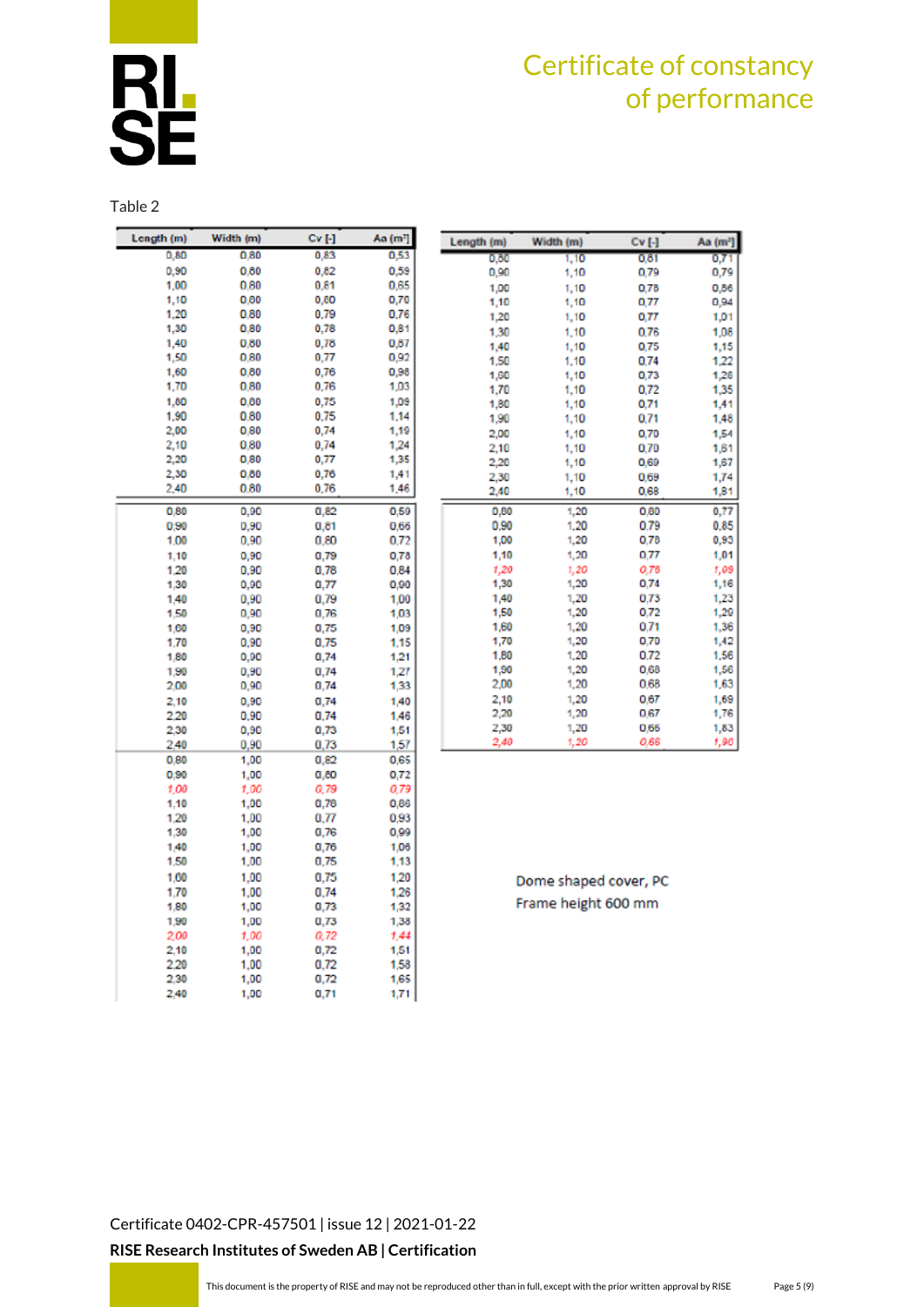

Table 3

| Length (m)   | Width (m) | CV[-]        | Aa (mª) |
|--------------|-----------|--------------|---------|
| 0,80         | 0,80      | 0,48         | 0,31    |
| 0,90         | 0, B0     | 0.49         | 0,35    |
| 1,00         | $_{0.80}$ | 0.49         | 0,39    |
| 1,10         | 0,80      | 0.49         | 0,43    |
| 1,20         | 0, B0     | 0,49         | 0,47    |
| 1,30         | 0,80      | 0,49         | 0,50    |
| 1,40         | 0,80      | 0,48         | 0.54    |
| 1,50         | 0,00      | 0,47         | 0,57    |
| 1,60         | 0,80      | 0,46         | 0,59    |
| 1,70         | 0,50      | 0,45         | 0,62    |
| 1,00         | 0,00      | 0.44         | 0,64    |
| 1,90         | 0,80      | 0,43         | 0,66    |
| 2,00         | 0.80      | 0.42         | 0.67    |
| 2,10         | 0.80      | 0,41         | 0,69    |
| 2,20         | 0,80      | 0,52         | 0,92    |
| 2,30         | 0,80      | 0,51         | 0, 94   |
| 2,40         | 0,00      | 0,50         | 0,85    |
| 0,80         | 0,90      | 0,52         | 0,37    |
| 0.90         | 0.90      | 0.53         | 0,43    |
| 1,00         | 0.90      | 0.54         | 0,48    |
| 1,10         | 0,90      | 0,54         | 0,53    |
| 1,20         | 0.90      | 0.54         | 0,58    |
| 1,30         | 0,90      | 0,53         | 0,62    |
| 1,40         | 0,90      | 0,62         | 0,79    |
| 1,50         | 0,90      | 0,52         | 0.71    |
| 1,60         | 0,90      | 0,52         | 0,74    |
| 1,70         | 0,90      | 0,51         | 0,78    |
| 1,80         | 0.90      | 0,50         | 0,81    |
| 1,90         | 0,90      | 0.49         | 0.84    |
| 2,00         | 0,90      | 0,48         | 0,87    |
| 2,10         | 0,90      | 0,53         | 0,99    |
| 2,20         | 0,90      | 0,51         | 1,02    |
| 2,30         | 0,90      | 0,50         | 1,04    |
| 2,40         | 0,90      | 0,49         | 1,06    |
| 0,80         | 1,00      | 0.55         | 0,44    |
| 0,90         |           | 0,56         | 0,51    |
| 1,00         | 1,00      |              |         |
|              | 1.00      | 0,57         | 0.57    |
| 1,10         | 1,00      | 0,57         | 0,63    |
| 1,20         | 1,00      | 0.57         | 0,69    |
| 1,30<br>1.40 | 1,00      | 0,57         | 0,74    |
|              | 1,00      | 0,57<br>0,56 | 0,00    |
| 1,50         | 1,00      |              | 0,85    |
| 1.60         | 1.00      | 0.56         | 0.90    |
| 1,70         | 1,00      | 0,55         | 0,94    |
| 1,80         | 1,00      | 0,55         | 0,98    |
| 1,90         | 1,00      | 0.54         | 1.02    |
| 2,00         | 1,00      | 0,53         | 1,00    |
| 2,10         | 1,00      | 0,52         | 1,09    |
| 2,20         | 1,00      | 0.51         | 1.12    |
| 2,30         | 1,00      | 0,50         | 1,14    |
| 2.40         | 1,00      | 0.49         | 1.17    |

| Length (m) | Width (m) | $Cv$ [-] | Aa (m <sup>2</sup> ) |
|------------|-----------|----------|----------------------|
| 0,80       | 1,10      | 0,58     | 0,51                 |
| 0,90       | 1,10      | 0,59     | 0,58                 |
| 1,00       | 1,10      | 0,60     | 0,66                 |
| 1,10       | 1,10.     | 0.60     | 0.73                 |
| 1,20       | 1,10      | 0,60     | 0,80                 |
| 1,30       | 1,10      | 0,60     | 0,86                 |
| 1,40       | 1,10      | 0,60     | 0,93                 |
| 1,50       | 1,10      | 0,59     | 0,97                 |
| 1,60       | 1,10      | 0,57     | 1,01                 |
| 1,70       | 1,10      | 0,56     | 1,05                 |
| 1,80       | 1,10      | 0.55     | 1,08                 |
| 1,90       | 1,10      | 0.54     | 1,12                 |
| 2.00       | 1.10      | 0.52     | 1,15                 |
| 2,10       | 1,10      | 0,51     | 1,19                 |
| 2,20       | 1,10      | 0,50     | 1,22                 |
| 2,30       | 1,10      | 0,49     | 1,25                 |
| 2,40       | 1,10      | 0,48     | 1,28                 |
| 0,80       | 1,20      | 0,60     | 0,57                 |
| 0,90       | 1,20      | 0,61     | 0,66                 |
| 1,00       | 1,20      | 0,62     | 0,75                 |
| 1,10       | 1,20      | 0,63     | 0.83                 |
| 1,20       | 1.20      | 0.53     | 0.91                 |
| 1.30       | 1,20      | 0,61     | 0,95                 |
| 1,40       | 1,20      | 0,60     | 1,00                 |
| 1,50       | 1,20      | 0,58     | 1,04                 |
| 1,60       | 1,20      | 0,57     | 1,09                 |
| 1,70       | 1,20      | 0,55     | 1,13                 |
| 1,80       | 1,20      | 0,62     | 1,33                 |
| 1,90       | 1,20      | 0,53     | 1,21                 |
| 2.00       | 1,20      | 0.52     | 1,25                 |
| 2,10       | 1,20      | 0,51     | 1,28                 |
| 2,20       | 1,20      | 0,50     | 1,32                 |
| 2,30       | 1,20      | 0,49     | 1,35                 |
| 2,40       | 1.20      | 0,48     | 1.38                 |

Flat shaped cover, PC Frame height 300 mm

[Certificate 0402-CPR-457501](#page-0-0) | issue 12 | 2021-01-22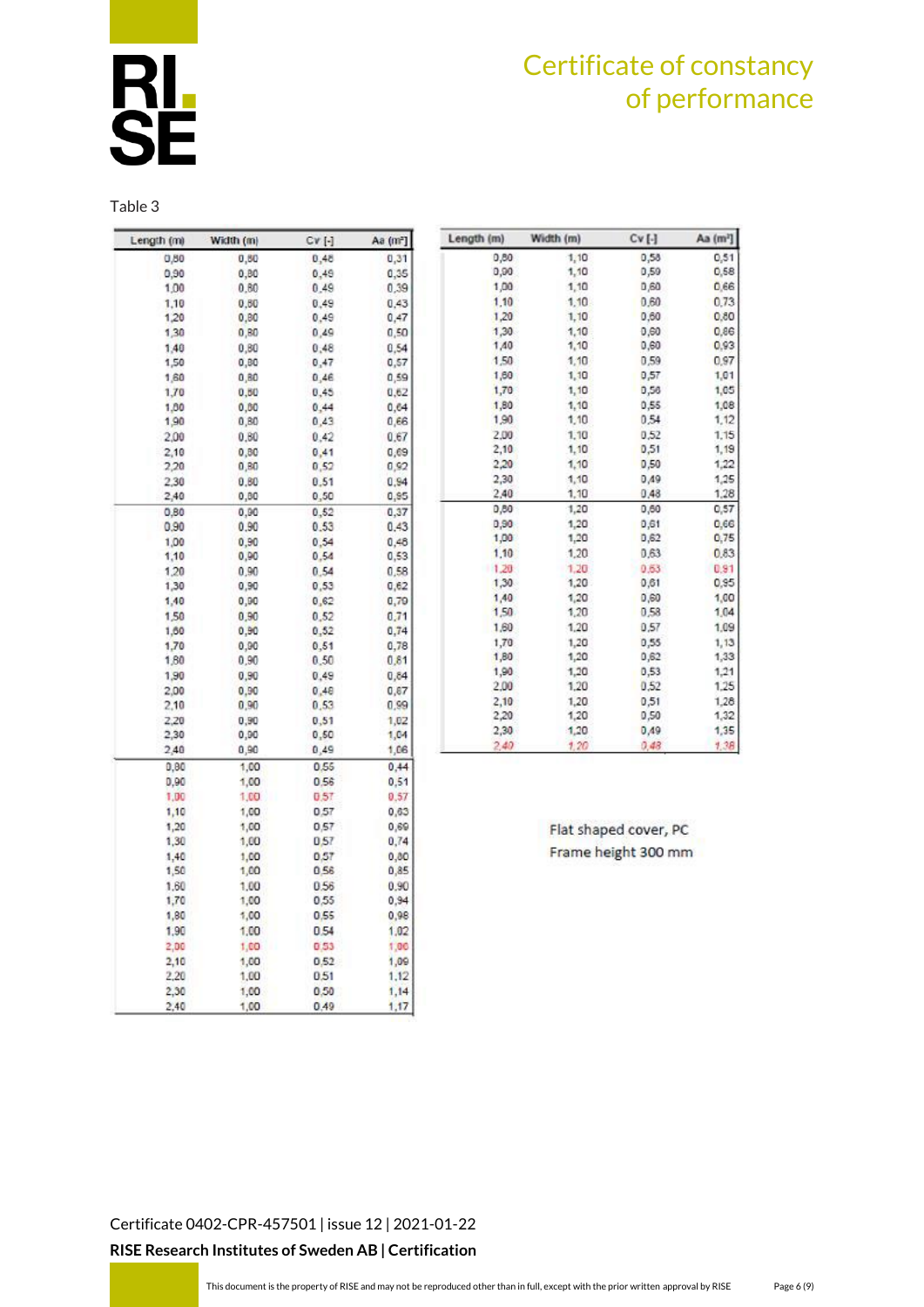

Table 4

| Length (m) | Width (m) | Cv [-] | Aa (mª] | Ler |
|------------|-----------|--------|---------|-----|
| 0,80       | 0,80      | 0,90   | 0,58    |     |
| 0,90       | 0,80      | 0,88   | 0,63    |     |
| 1,00       | 0,80      | 0,86   | 0,68    |     |
| 1,10       | 0,80      | 0,84   | 0,74    |     |
| 1,20       | 0,80      | 0,83   | 0,79    |     |
| 1,30       | 0,80      | 0,81   | 0,85    |     |
| 1,40       | 0,80      | 0,80   | 0,90    |     |
| 1,50       | 0,80      | 0,80   | 0,95    |     |
| 1,60       | 0,80      | 0,79   | 1,01    |     |
| 1,70       | 0,80      | 0,78   | 1,06    |     |
| 1,80       | 0,80      | 0,78   | 1,12    |     |
| 1,90       | 0,80      | 0,77   | 1,17    |     |
| 2,00       | 0,80      | 0,77   | 1,22    |     |
| 2,10       | 0,80      | 0,76   | 1,28    |     |
| 2,20       | 0,80      | 0,76   | 1,33    |     |
| 2,30       | 0,80      | 0,75   | 1,39    |     |
| 2,40       | 0,80      | 0,75   | 1,44    |     |
| 0,80       | 0,90      | 0,88   | 0,63    |     |
| 0,90       | 0,90      | 0,85   | 0,69    |     |
| 1,00       | 0,90      | 0,83   | 0,75    |     |
| 1,10       | 0,90      | 0,81   | 0,81    |     |
| 1,20       | 0,90      | 0,80   | 0,86    |     |
| 1,30       | 0,90      | 0,79   | 0,92    |     |
| 1,40       | 0,90      | 0,76   | 0,96    |     |
| 1,50       | 0,90      | 0,77   | 1,04    |     |
| 1,60       | 0,90      | 0,76   | 1,10    |     |
| 1,70       | 0,90      | 0,76   | 1,16    |     |
| 1,80       | 0,90      | 0,75   | 1,22    |     |
| 1,90       | 0.90      | 0.74   | 1,27    |     |
| 2,00       | 0,90      | 0,74   | 1,33    |     |
| 2,10       | 0,90      | 0,71   | 1,35    |     |
| 2,20       | 0,90      | 0,71   | 1,41    |     |
| 2,30       | 0,90      | 0,71   | 1,46    |     |
| 2,40       | 0,90      | 0,71   | 1,52    |     |
| 0,80       | 1,00      | 0,86   | 0,68    |     |
| 0,90       | 1,00      | 0,83   | 0,75    |     |
| 1,00       | 1,00      | 0,81   | 0,81    |     |
| 1,10       | 1,00      | 0,79   | 0,87    |     |
| 1,20       | 1,00      | 0,78   | 0,94    |     |
| 1,30       | 1,00      | 0,76   | 0,99    |     |
| 1,40       | 1,00      | 0,74   | 1,04    |     |
| 1,50       | 1,00      | 0,72   | 1,09    |     |
| 1,60       | 1,00      | 0,71   | 1,14    |     |
| 1,70       | 1,00      | 0,70   | 1,19    |     |
| 1,80       | 1,00      | 0,69   | 1,25    |     |
| 1,90       | 1,00      | 0,69   | 1,30    |     |
| 2,00       | 1,00      | 0,68   | 1,36    |     |
| 2,10       | 1.00      | 0,68   | 1,42    |     |
| 2,20       | 1,00      | 0,67   | 1,48    |     |
| 2,30       | 1.00      | 0,67   | 1,54    |     |
| 2,40       | 1,00      | 0,67   | 1,60    |     |
|            |           |        |         |     |

| Length (m) | Width (m) | $Cv$ [-] | Aa (m <sup>2</sup> ] |
|------------|-----------|----------|----------------------|
| 0,80       | 1,10      | 0,84     | 0,74                 |
| 0,90       | 1,10      | 0,81     | 0,81                 |
| 1,00       | 1,10      | 0,79     | 0,87                 |
| 1,10       | 1,10      | 0,76     | 0,92                 |
| 1,20       | 1,10      | 0,74     | 0,97                 |
| 1,30       | 1,10      | 0,71     | 1,02                 |
| 1,40       | 1,10      | 0,70     | 1,07                 |
| 1,50       | 1,10      | 0,68     | 1,13                 |
| 1,60       | 1,10      | 0,68     | 1,19                 |
| 1,70       | 1,10      | 0,67     | 1,25                 |
| 1,50       | 1,10      | 0,66     | 1,31                 |
| 1,90       | 1,10      | 0,65     | 1,37                 |
| 2,00       | 1,10      | 0,65     | 1,43                 |
| 2,10       | 1,10      | 0,65     | 1,49                 |
| 2,20       | 1,10      | 0,64     | 1,55                 |
| 2,30       | 1,10      | 0,64     | 1,62                 |
| 2,40       | 1,10      | 0,64     | 1,68                 |
| 0,80       | 1,20      | 0,83     | 0,79                 |
| 0.90       | 1,20      | 0,80     | 0,86                 |
| 1,00       | 1,20      | 0,76     | 0,91                 |
| 1,10       | 1,20      | 0,73     | 0,96                 |
| 1,20       | 1,20      | 0,70     | 1,01                 |
| 1.30       | 1,20      | 0,68     | 1,07                 |
| 1,40       | 1,20      | 0,67     | 1,13                 |
| 1.50       | 1,20      | 0.66     | 1,19                 |
| 1,60       | 1,20      | 0,65     | 1,25                 |
| 1,70       | 1,20      | 0,64     | 1,31                 |
| 1,80       | 1,20      | 0,61     | 1,31                 |
| 1,90       | 1,20      | 0,63     | 1,44                 |
| 2.00       | 1,20      | 0,62     | 1,50                 |
| 2,10       | 1,20      | 0,62     | 1,56                 |
| 2,20       | 1,20      | 0,62     | 1,63                 |
| 2,30       | 1,20      | 0,61     | 1,69                 |
| 2.40       | 1.20      | 0.61     | 1.76                 |

Flat shaped cover, PC Frame height 600 mm

[Certificate 0402-CPR-457501](#page-0-0) | issue 12 | 2021-01-22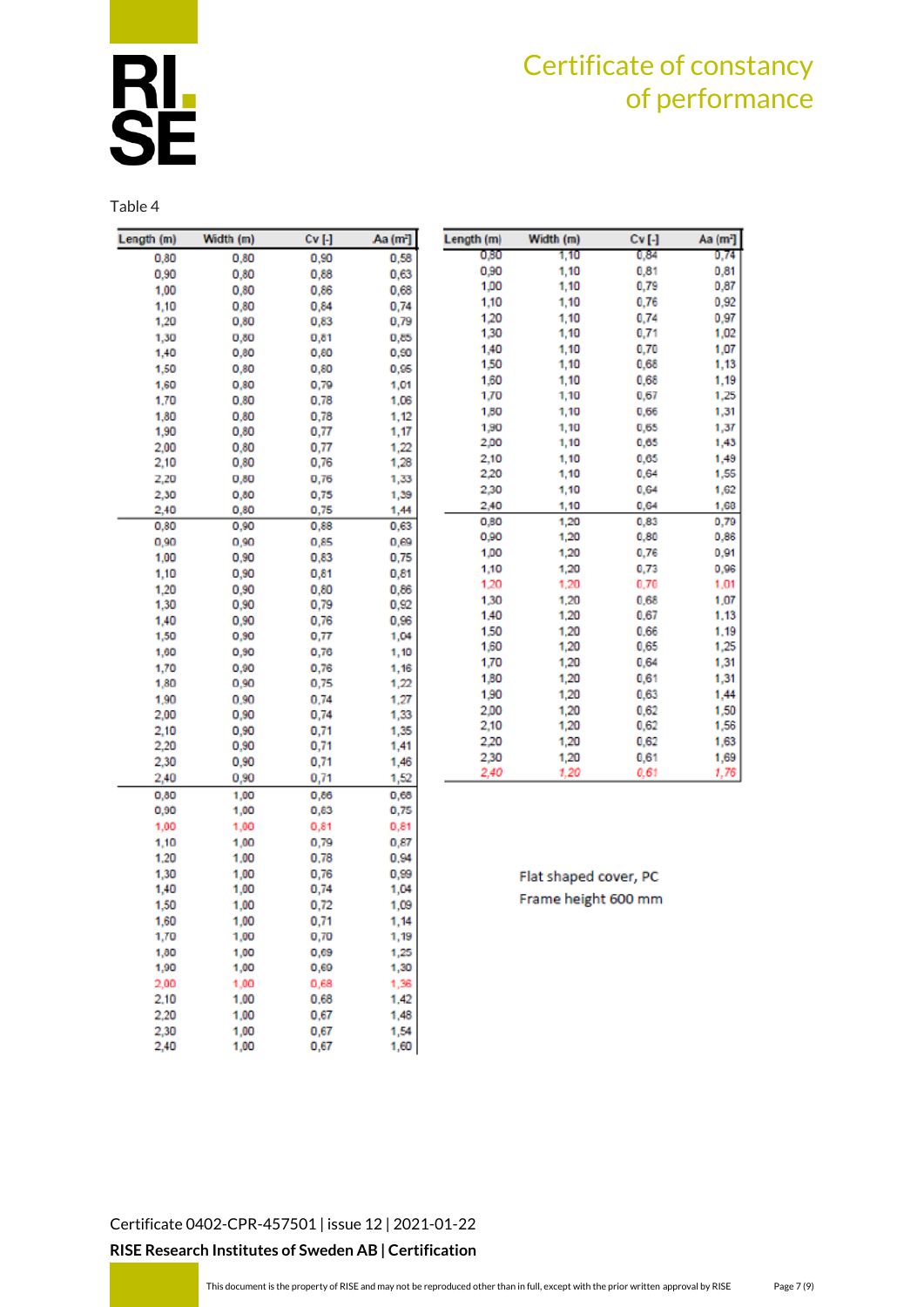Table 5

| Length (m) | Width (m)    | Cv [-] | Aa (m <sup>2</sup> ] |
|------------|--------------|--------|----------------------|
| 0,80       | 0,80         | 0,65   | 0,42                 |
| 0,90       | 0,80         | 0,65   | 0,47                 |
| 1,00       | 0,80         | 0,65   | 0,52                 |
| 1,10       | 0,80         | 0,65   | 0,57                 |
| 1,20       | 0,80         | 0,66   | 0,63                 |
| 1,30       | 0.80         | 0,66   | 0,69                 |
| 1,40       | 0,80         | 0,66   | 0,74                 |
| 1,50       | 0,80         | 0,67   | 0,80                 |
| 1,60       | 0,80         | 0,67   | 0,86                 |
| 1,70       | 0,80         | 0,68   | 0,92                 |
| 1,00       | 0,00         | 0,68   | 0,90                 |
| 1,90       | 0,80         | 0,69   | 1,05                 |
| 2,00       | 0,80         | 0,69   | 1,10                 |
| 2,10       | 0,80         | 0,68   | 1,13                 |
| 2,20       | 0,80         | 0,67   | 1,17                 |
| 0.80       | 0.00<br>0.90 | 0.63   | 0.46                 |
| 0.90       | 0.90         | 0.63   | 0,51                 |
| 1,00       | 0.90         | 0,63   | 0,57                 |
| 1,10       | 0,90         | 0,63   | 0,63                 |
| 1,20       | 0,90         | 0,64   | 0,69                 |
| 1,30       | 0,90         | 0,64   | 0,75                 |
| 1,40       | 0,90         | 0,64   | 0,81                 |
| 1,50       | 0,90         | 0,65   | 0,87                 |
| 1,60       | 0,90         | 0,65   | 0,94                 |
| 1,70       | 0.90         | 0,66   | 1,00                 |
| 1,80       | 0,90         | 0,65   | 1,05                 |
| 1,90       | 0.90         | 0,66   | 1,12                 |
| 2,00       | 0,90         | 0,66   | 1,19                 |
| 2,10       | 0.90         | 0,67   | 1,26                 |
| 2,20       | 0,90         | 0,67   | 1,34                 |
| 2,30       | 0,90         | 0,68   | 1,41                 |
| 2,40       | 0,90         | 0,68   | 1,48                 |
| 0,80       | 1.00         | 0,62   | 0.50                 |
| 0,90       | 1,00         | 0,62   | 0,56                 |
| 1,00       | 1,00         | 0,62   | 0,62                 |
| 1,10       | 1,00         | 0,62   | 0,65                 |
| 1,20       | 1,00         | 0,62   | 0,75                 |
| 1,30       | 1.00         | 0,62   | 0,81                 |
| 1,40       | 1,00         | 0,63   | 0,88                 |
| 1,50       | 1.00         | 0,63   | 0.94                 |
| 1,60       | 1,00         | 0,63   | 1,01                 |
| 1,70       | 1,00         | 0,64   | 1,03                 |
| 1,80       | 1,00         | 0,64   | 1,15                 |
| 1,90       | 1.00         | 0,65   | 1,23                 |
| 2,00       | 1,00         | 0.65   | 1,30                 |
| 2,10       | 1,00         | 0,65   | 1,37                 |
| 2,20       | 1.00         | 0,66   | 1.44                 |
| 2,30       | 1,00         | 0,66   | 1,52                 |
| 2,40       | 1,00         | 0,67   | 1,60                 |

| Length (m) | Width (m) | $Cv$ [-] | Aa (m <sup>2</sup> ) |
|------------|-----------|----------|----------------------|
| 0,80       | 1,10      | 0,61     | 0,54                 |
| 0,90       | 1,10      | 0,61     | 0,60                 |
| 1.00       | 1,10      | 0.61     | 0.67                 |
| 1,10       | 1,10      | 0,61     | 0,74                 |
| 1,20       | 1,10      | 0.61     | 0,81                 |
| 1,30       | 1,10      | 0,61     | 0,87                 |
| 1,40       | 1,10      | 0,61     | 0,95                 |
| 1,50       | 1,10      | 0,61     | 1,01                 |
| 1,60       | 1,10      | 0,61     | 1,07                 |
| 1,70       | 1,10      | 0,61     | 1,13                 |
| 1,80       | 1,10      | 0.60     | 1,20                 |
| 1,90       | 1,10      | 0,61     | 1,27                 |
| 2,00       | 1,10      | 0,61     | 1,34                 |
| 2,10       | 1,10      | 0,61     | 1,41                 |
| 2,20       | 1,10      | 0,61     | 1,48                 |
| 2.30       | 1,10      | 0.62     | 1,56                 |
| 2.40       | 1,10      | 0,62     | 1,63                 |
| 0,80       | 1,20      | 0,61     | 0,58                 |
| 0,90       | 1,20      | 0,60     | 0,65                 |
| 1.00       | 1.20      | 0.60     | 0,72                 |
| 1,10       | 1,20      | 0,60     | 0,79                 |
| 1,20       | 1.20      | 0.60     | 0,86                 |
| 1,30       | 1,20      | 0,59     | 0,92                 |
| 1,40       | 1,20      | 0,58     | 0,98                 |
| 1,50       | 1,20      | 0,58     | 1,04                 |
| 1,60       | 1,20      | 0,57     | 1,10                 |
| 1,70       | 1,20      | 0,61     | 1,25                 |
| 1,80       | 1,20      | 0,61     | 1,32                 |
| 1,90       | 1,20      | 0,57     | 1,30                 |
| 2,00       | 1,20      | 0,57     | 1,37                 |
| 2,10       | 1,20      | 0,57     | 1,44                 |
| 2,20       | 1,20      | 0,57     | 1,52                 |
| 2,30       | 1,20      | 0,58     | 1,59                 |
| 2,40       | 1,20      | 0,58     | 1,67                 |

Saddleback shape cover Frame height 300 mm

[Certificate 0402-CPR-457501](#page-0-0) | issue 12 | 2021-01-22